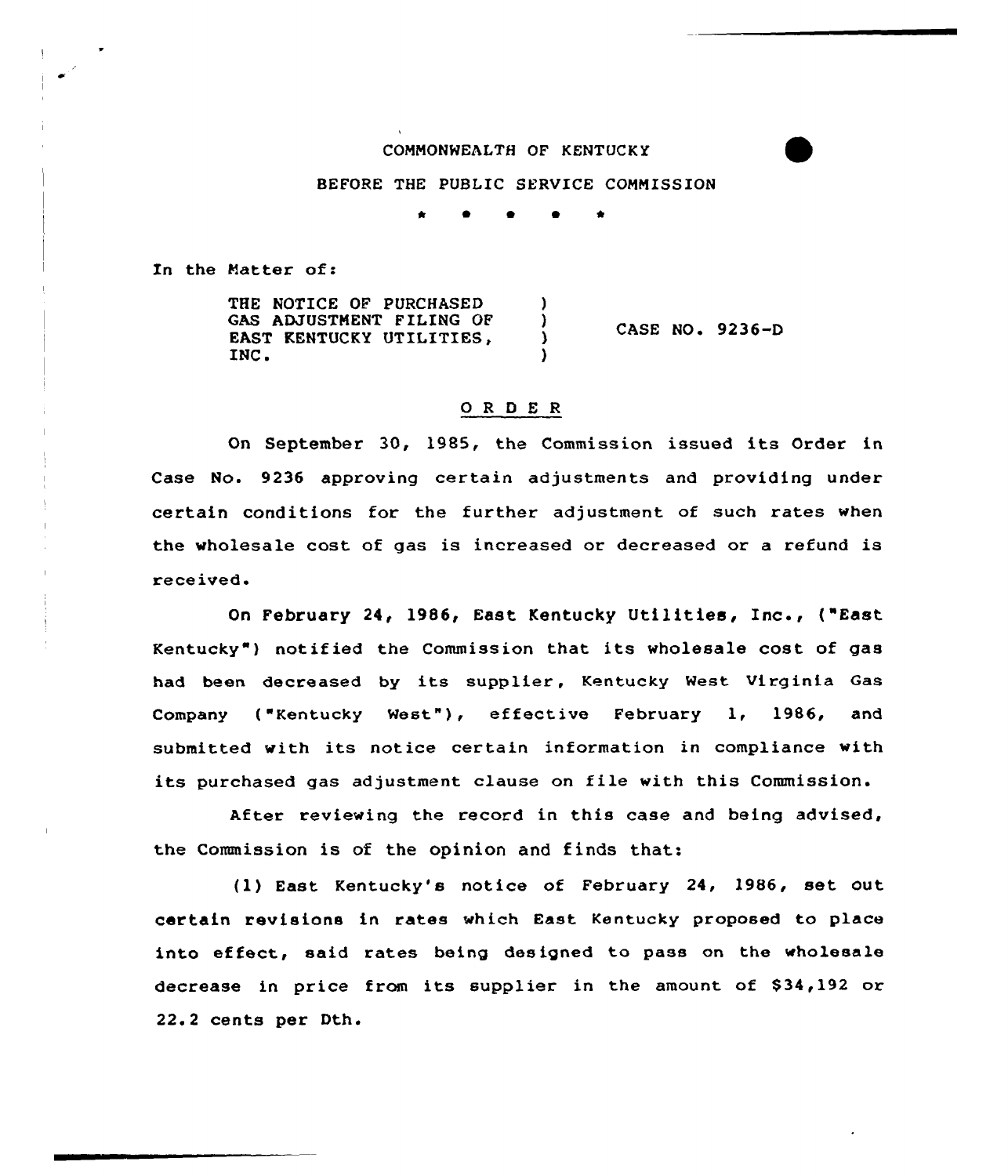(2) Kentucky West has fi led an application for decreased rates to become effective February 1, 1986, with the Federal Energy Regulatory Commission.

(3) East Sentucky should report to this Commission any excess revenues collected from February 1, 1986, to the date the proposed rates are implemented, along with a plan to refund any excess collections to its customers. If there are no over-collections, that should also be reported.

East Kentucky's adjustment in rates under the purchased gas adjustment provisions approved by the Commission in its Order in Case No. 9236 dated September 30, 1985, is fair, just and reasonable and in the public interest and should be effective with gas supplied on and after February 1, 1986.

(5) East Kentucky should submit copies of each gas purchase contract and all other agreements, options or similar such documents, and all amendments and modifications thereof related to the procurement of gas supply. Any changes in the documents, including price escalations or any new agreements entered into after the initial submission, should be submitted at the time they are entered into. Where gas is purchased from utility-owned or controlled sources, or the contract contains a price escalation clause, those facts should be noted and East Kentucky should explain and justify them in writing.

IT IS HEREBY ORDERED that:

 $\begin{array}{cccccccccccccc} \bot & \bot & \bot & \bot & \bot & \bot & \bot & \bot & \bot \end{array}$ 

(1} The rates in the Appendix to this Order be and they hereby are authorized effective with gas supplied on and after February 1, 1986.

 $-2-$ 

سيدعان والواليات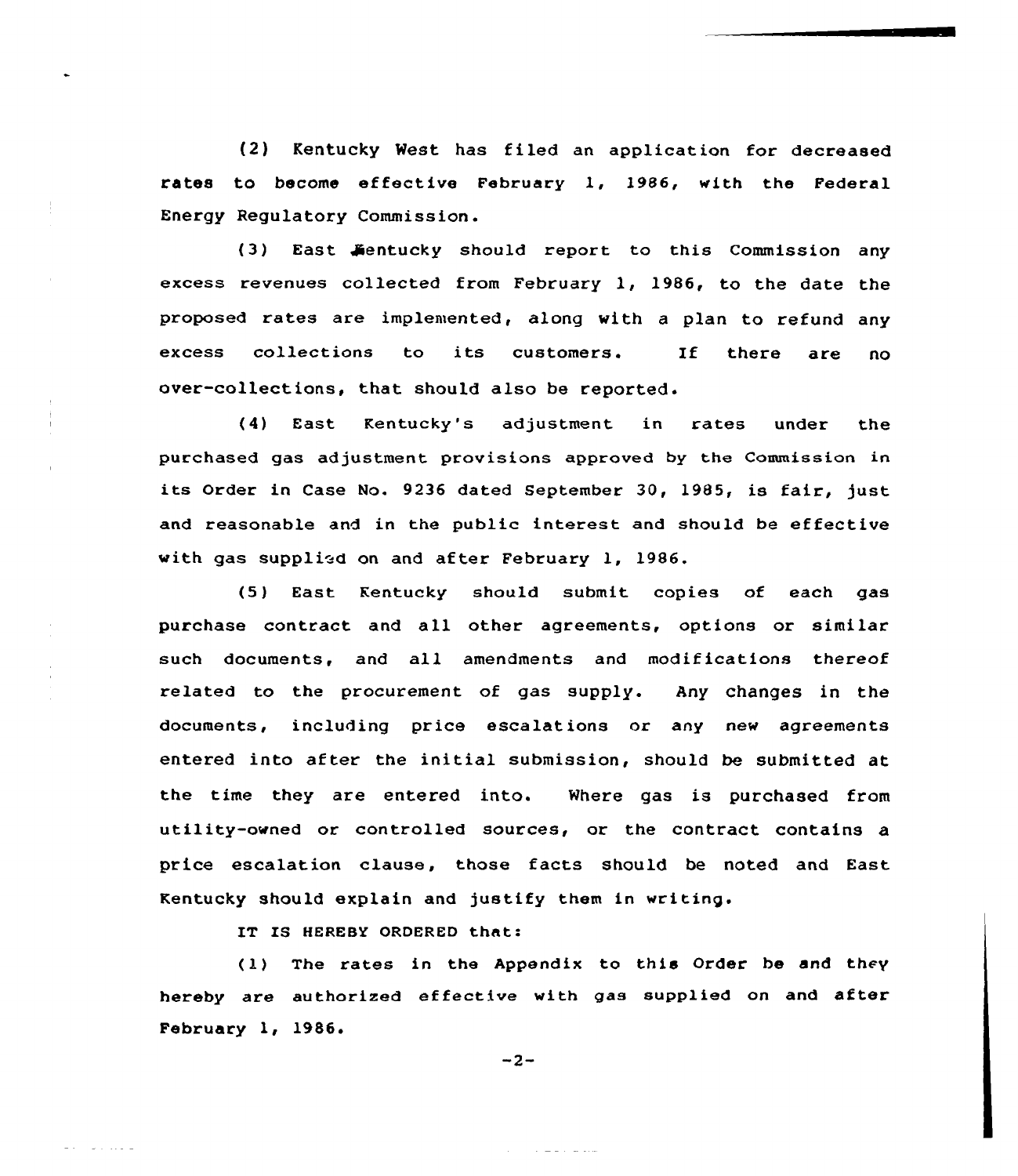(2) Within 30 days of the date of this Order East Kentucky shall report to this Commission whether they have any excess revenues collected from February 1, 1986, to the date the proposed rates are implemented, along with a plan to refund excess revenues to its customers.

(3) Within 30 days of the date of this Order East Kentucky shall file with this Commission its revised tariffs setting out the rates authorized herein.

(4) Within 20 days of the date of this Order East Kentucky shall supply the contract information requested herein and comply with all provisions of that request.

Done at Frankfort, Kentucky, this 7th day of March, 1986.

PUBLIC SERVICE CONNISSION

 $\mathcal{L}$ ,  $\mathcal{N}$ フェ Vice Chairman

11. Phim  $\overline{\text{co}}$ missione

ATTEST:

**Secretary**